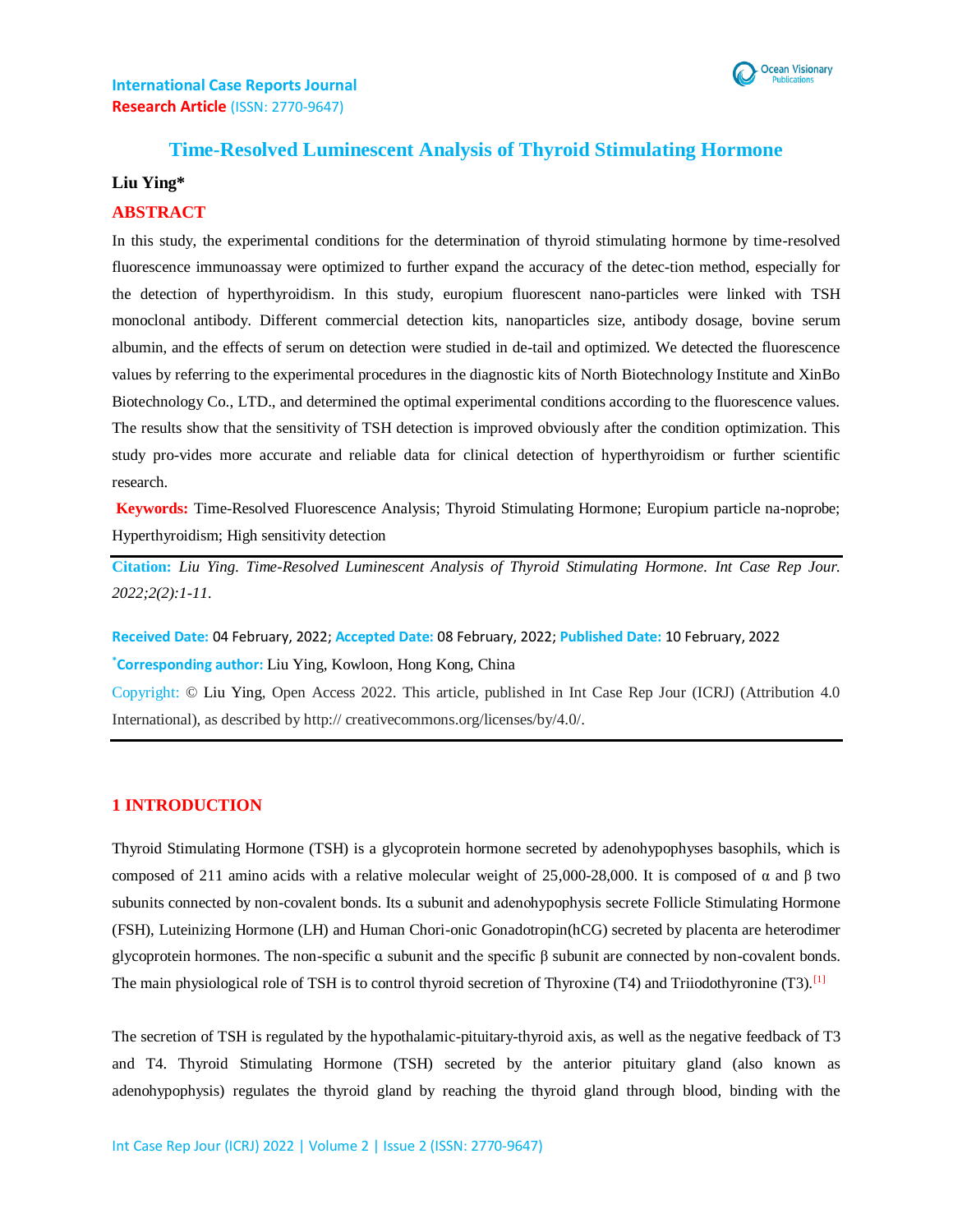

corresponding receptors on the membrane of the thyroid acinar, and promoting the synthesis and release of thyroid hormones T3 and T4 through the intracellular cAMP-protein kinase pathway. TSH first promotes the hydrolysis of thyroglobulin, releasing T3 and T4, then enhances the activity of iodine pump, promotes polyiodine in acinar epithelial cells, and enhances the activation of iodine, tyrosine iodization, and hormone synthesis. The secretion of TSH by anterior pituitary is controlled by hypothalamus and regulated by the feedback of target gland hormones. The neuroendocrine cells of hypothalamus produce TRH, which enters the anterior pituitary with blood through the pituitary portal system to promote the synthesis and release of TSH. The production of hypothalamic TRH is affected by the central nervous system. For example, ambient stimuli (cold, excessive stress, etc.) direct the release of monoamine transmitters from descending nerve fibers through the brain's central nervous system, thus affecting the release of TRH in the hypothalamus. Hy-pothalamus releases TRH to promote pituitary TSH secretion. At the same time, somatostatin produced by hypothalamus can inhibit the response of TSH secreting cells to TRH. It can be seen that pituitary TSH secretion is regulated by both hypothalamic TRH and somatostatin, but TRH plays a major role. When the concentration of free T3 and T4 in blood increases, it will bind to adenohypophysial thyrotropin-specific receptor, thereby promoting the production of inhibitory protein and reducing the release and synthesis of TSH. Meanwhile, the response of anterior pituitary to TRH was also weakened. When T3 and T4 in the blood are too high, TSH secretion can be inhibited by negative feedback; when T3 and T4 in the blood are too low, TSH secretion can be promoted, thus promoting the release of thyroid hormones T3 and T4. Through this feedback regulation mechanism, the concentration of thyroid hormone in the blood can be kept within the normal range.<sup>[2]</sup>

TSH plays an important role in promoting the uptake of thyroid iodine and the release of thyroid hormone, as well as in glucose oxidation, phospholipid and protein synthesis of thyroid. When thyroid function changes, the change of fluctuations are more rapidly and obvious of TSH than thyroid hormone. Activation of secretory neurons in the hypothalamus results in rapid release of Thyroid Stimulating Hormone releasing hormone (TRH), and soon reached the target cells of pituitary, within a few minutes by increasing the release of TSH. However, it takes several hours for TSH to react to the secretion of T3 and T4. Metabolic reactions to T3 and T4 also take several hours to be visible. So clinical detection of blood TSH level can mainly be used to evaluate the functional status of hypothalamic-pituitary-thyroid axis. Clinical laboratory diagnosis of hypothyroidism, hyperthyroidism, and cretinism includes TSH tests. Therefore, TSH in blood is an important indicator to diagnose thyroid diseases. The normal range of the internationally recognized TSH reference index is 0.3-5.5 mIU•L<sup>-1</sup>. Hypothyroidism was diagnosed when the blood TSH concentration was higher than  $6.5 \text{ mIU·L}^{-1}$ . Hyperthyroidism was diagnosed when the blood TSH concentration was lower than 0.15 mIU•L<sup>-1</sup>. At present, TSH testing is widely used in screening, diagnosis, evaluation of therapeutic effect and prognosis of thyroid diseases.

Radioimmunoassay (RIA) was the earliest established TSH assay in clinic.[3] The minimum value of this assay was 1-2 mIU•L<sup>-1</sup>, but the TSH level in normal people was 0.3-5.5 mIU•L<sup>-1</sup>, which was lower than 1 mIU•L-1. The TSH level can only be detected in the range above the median of normal thyroid function, and the difference between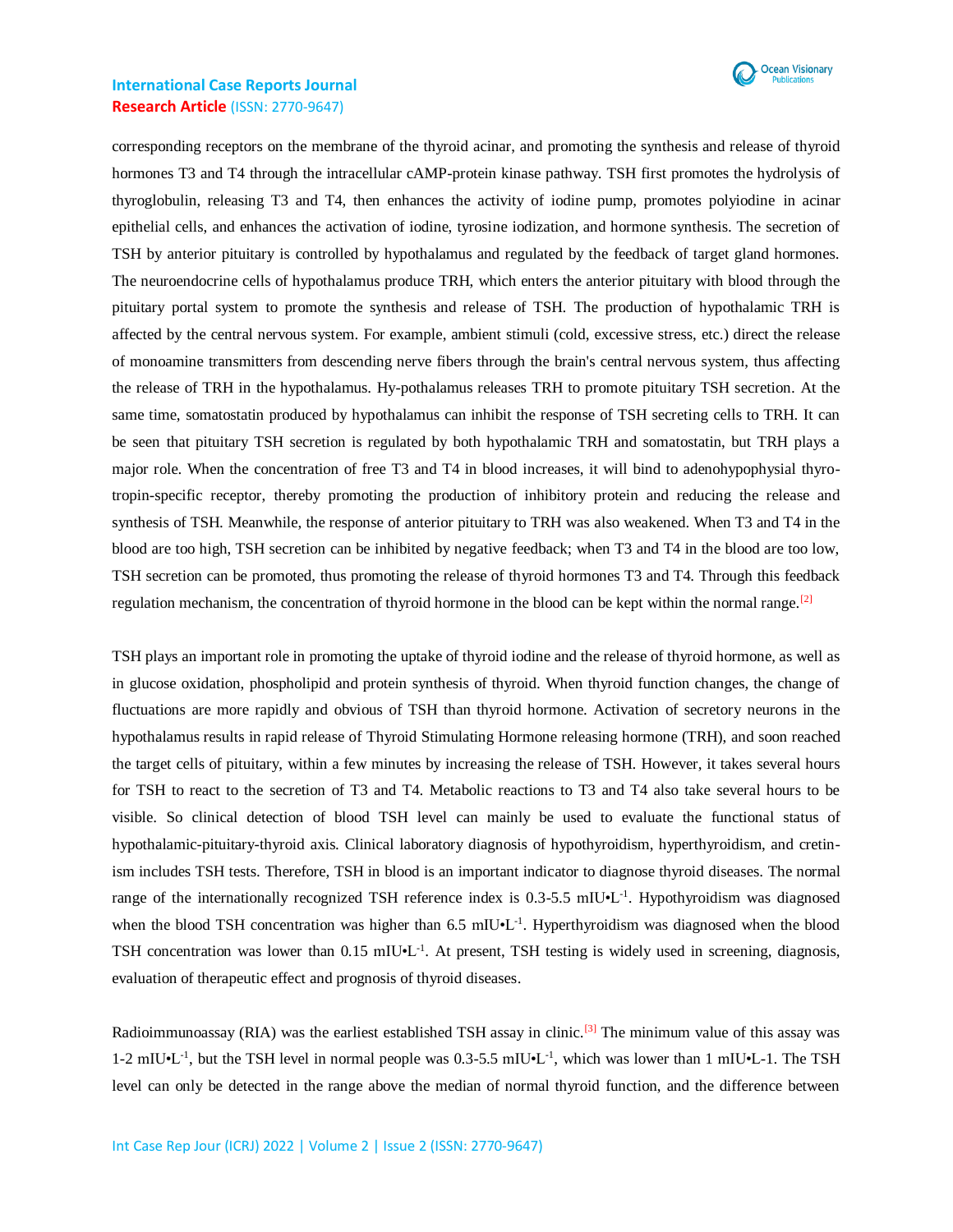

hyperthyroidism and normal thyroid function cannot be distinguished. TSH Immunoradiometric Assay (IRMA),<sup>[4]</sup> due to the use of excessive labeled anti-bodies, can fully reflect the amount of antigen in the sample to be tested, thus improving the detection sensitivity. The sensitivity of the method can be improved to 0.1-0.2 mIU•L<sup>-1</sup>. Can be used to detect normal thyroid function, hyperthyroidism and hypothyroidism. However, it is difficult to distinguish TSH concentrations in treated hyperthyroidism patients (TSH concentrations range from 0.1-0.01 mIU•L<sup>-1</sup>).

Time Resolved Fluorometric Assay (TRIFA) is a new ultrafine fluorescence Assay.<sup>[5]</sup> Fluorescence time resolution technology is a fluorescence spectrum technology that separates the fluorescence of the emitter by using the difference of fluorescence lifetime. The time-delay method can eliminate the background fluorescence of the sample, thus greatly improving the detection sensitivity.

Time-resolved fluorescence analysis (TRFIA) is characterized by high sensitivity, high degree of automation, short time required, and no radioactive contamination. It has been applied from laboratory research into routine clinical diagnosis. Trace detection is a key index to judge the relationship between hypothalamic-pituitary-thyroid axis and evaluate its functional status, and has guiding significance for clinical treatment. To assess the degree of thyroid inhibition, the concentration of TSH will be 10 times the level of basal TSH concentration after TRH stimulation in people with normal hypothalamic-pituitary function. For these patients, if the basal concentration of TSH can be accurately measured, harmful TRH stimulation tests can be avoided. TSH measurement is not only a sensitive indicator of thyroid function, but also the only diagnostic indicator of subclinical hyperthyroidism. Time-resolved fluorescence analysis can provide significant information for diagnosis and management of patients with subclinical hypothyroidism and hyperthyroidism. Transient low TSH concentrations (0.01 to 0.4 mIU•L<sup>-1</sup>) are sometimes present in patients with non-thyroid disease, and time-resolved fluorescence analysis can distinguish moderate TSH inhibition in patients with non-thyroid disease from patients with typical thyrotoxicosis (TSH levels less than 0.02 mIU•L<sup>-1</sup>). In patients with normal pituitary function, TSH levels in the blood can be suppressed to less than 10% of the control value 48 h after taking thyroid hormones (L-T3, L-T4). Time-resolved fluorescence analysis can be used to diagnose patients with thyroid hormone resistance and TSH-secreting pituitary tumors, as well as to detect serum samples with low TSH levels.<sup>[6]</sup>

At present, a series of highly sensitive TSH analysis kits have been established by exploring and improving the conditions of the kits. A high sensitivity human thyroid stimulating hormone biotin-avidin ELISA kit<sup>[7]</sup> was established by using horseradish peroxidase labeled streptomycin avidin as probe and tetramethyl benzidine as substrate. The sensitivity was up to 0.02 mIU.<sup>1</sup>. The high sensitivity kit was established using anti-hTSH monoclonal antibody 8E7 coated with polystyrene 40-well plate as solid phase antibody, rabbit anti-hTSH polyclonal antibody with high titer as liquid phase anti-body, horseradish peroxidase labeled sheep anti-rabbit IgG as labeled second antibody as reaction dis-play system, and o-phenylenediamine as substrate.<sup>[8]</sup> The sensitivity was 0.03 mIU•L<sup>-1</sup>. Anti-TSH β subunit specific monoclonal antibody labeled with horseradish peroxidase, paired with another mAb of solid-phase-coated anti-TSH  $\alpha$  subunit, and use luminol as the substrate. A chemiluminescence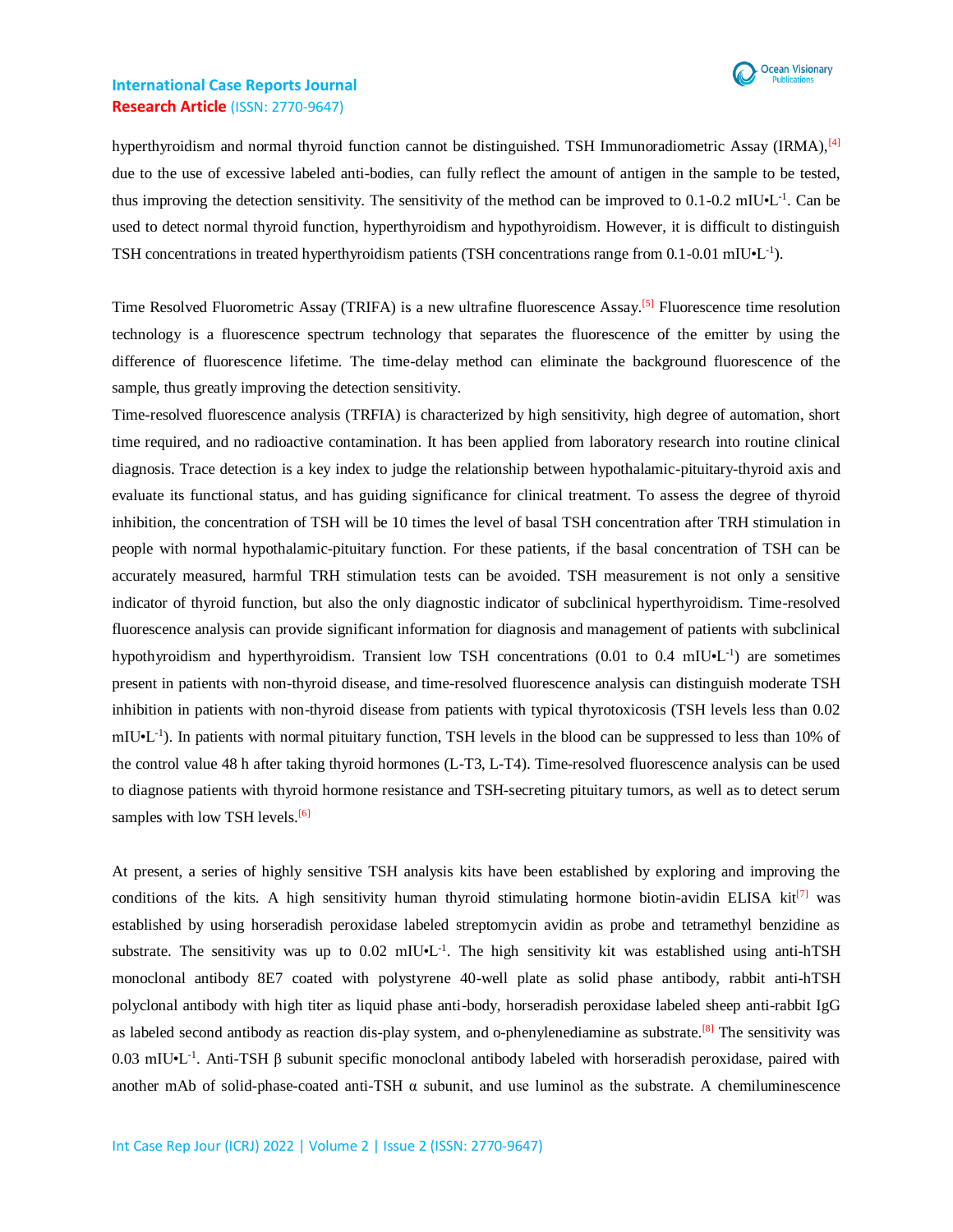

immunoquantitative assay of serum TSH with double locus sandwich was established by two-step method.<sup>[9]</sup> The sensitivity was 0.0788 mIU•L<sup>-1</sup>. Optimized TSH detection will exclude patients with subclinical thyroid disease previously classified as normal and provide more accurate and reliable clinical data.

#### **2 EXPERIMENT**

#### **2.1 Instruments and Reagents**

Time-resolved fluorescence analyzer (Synergy H4, Biotek); Shaker (Eppendorf, Germa-ny); Centrifuge (Z36HK, Germany); 96-well coated reactive plate (North Biotechnology Institute, Xinbo Biotechnology Co., LTD.); 50 KD ultrafiltration centrifugal tube (Millipore, USA); TSH mono-clonal antigen (North Biotechnology Institute); EDC (Purity ≥99.9%, Japan); NHS (Purity ≥98%, Bellingway Technology Co., LTD)

#### **2.2 Reference standard preparation**

The standard protein solution of low concentration was prepared using the standard protein in the kit of North Biotechnology Institute. After the TSH antigen was calibrated, the standard protein solution of 0-0.35 mIU•L<sup>-1</sup> was successively diluted for use.

#### **2.3 Preparation of europium nanoparticles**

1 mg of hydrophobic europium luminescent complex was dissolved in 15 mL acetone solution. Dissolve 10 mg styrene-maleic anhydride copolymer in the same volume of acetone solution. The two solutions were dissolved in 30 mL deionized water under decompression conditions. The solution was then evaporated at 35℃ for 1 hour to remove the acetone in the mixed solution. The prepared euro-pium nanoparticles were stored in a refrigerator at 4℃ for later use.

#### **2.4 Europium nanoparticles link to TSH monoclonal antibody**

Remove EDC, NHS from fridge and return to room temperature. EDC/NHS (mole ratio 2:5) was added to a solution of europium fluorescent nanoparticles and reacted on a shaker at 350 R for 15 min at room temperature. Activated europium fluorescent nanoparticles were precipitated by precipitation centrifugation. The precipitation was transferred to a beaker and europium fluorescence nanoparticles were fully dispersed by ultrasound. An appropriate amount of TSH monoclonal antibody  $(0.92 \text{ mIU} \cdot L^{-1})$  was added and the reaction was carried out at room temperature 350 r for 2 h on a shaker. The obtained europium fluorescent nanoparticles-TSH was repeatedly cleaned with ultrafiltration tubes until the free monoclonal antibodies of TSH were washed away. The obtained europium nanoparticles-TSH solution was placed in the refrigerator for later use.

#### **2.5 Experimental testing**

Remove the coated slats and restore them to normal temperature. Put the remaining slats back into the packaging bag and seal them. Use the removed slats within 30 minutes. Shake all reagents well be-fore adding sample, and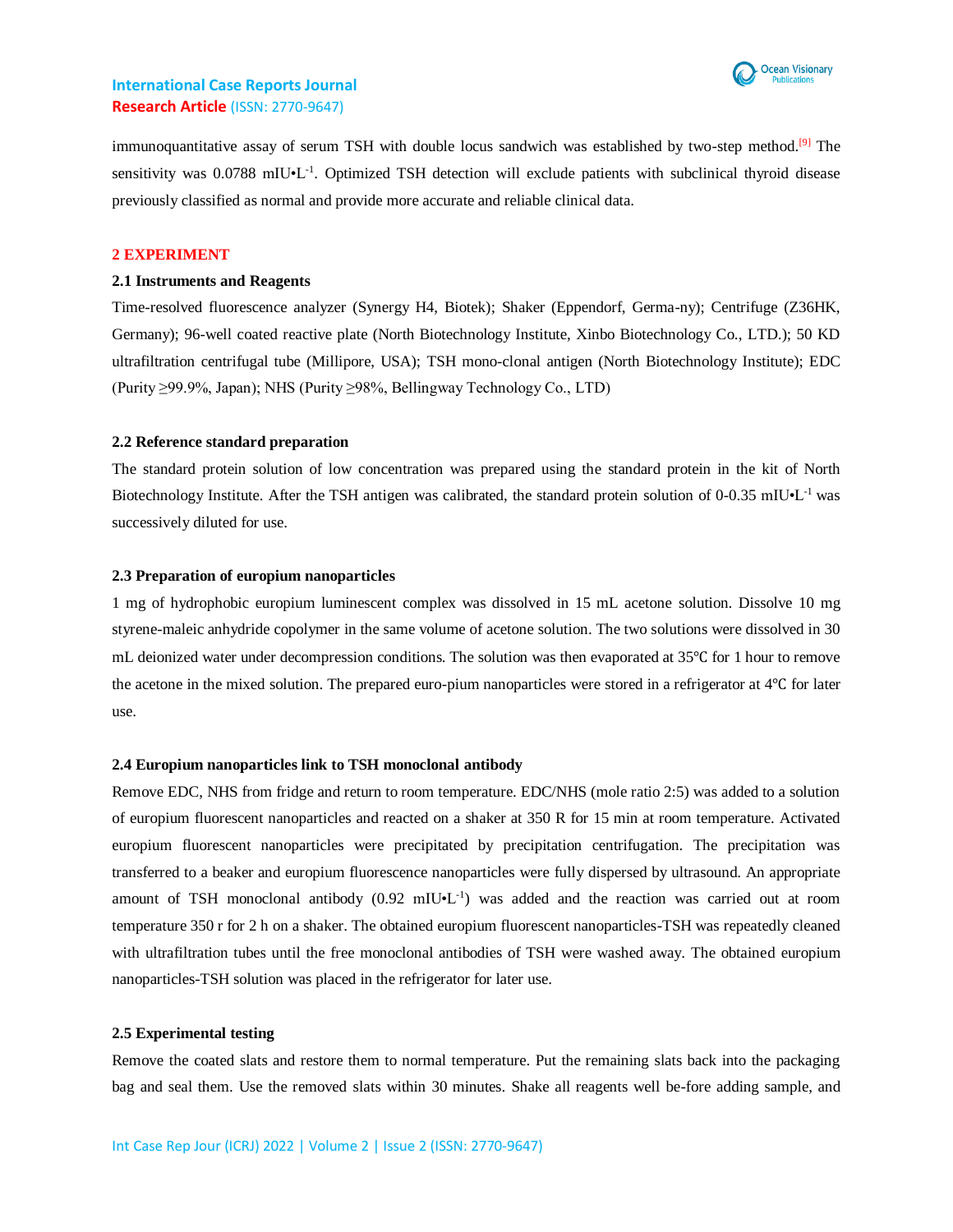

balance to room temperature, add 100 μL• well-1 TSH standard protein solution to coated plate, double well parallel control, respectively. The connected europium fluorescent nano particle TSH probe or the probe in the original kit (the markers should be diluted with experimental buffer 1:150 within 1 hour prior to use according to the required amount of markers) was added to the coated plate at the rate of 100μL•hole-1, and the pipette tip should not touch the liquid in the coated plate wall or hole when adding each hole. Shake at room temperature for 1.5 hours  $\pm$  10 minutes.

The coated lath fully reacts with europium fluorescent nanoparticle probe. Pour 40 ml of the con-centrated washing solution into a clean container, add 960 ml of distilled water for 1:25 dilution, the final pH of the washing solution is 7.8. Add 200μL washing solution to each well, wash the strip 6 times. The fluorescence value of each hole was measured by time-resolved fluorescence analyzer after the reaction coating was dried. If using the probe, quickly add 200μL of reinforcement solution to each well, be careful not to touch the coated panel. In order to avoid the degradation of the fluorescence signal caused by some external factors, the results should be measured immediately on the time-resolved fluorescence analyzer within one hour after the shaking in room temperature for 10 minutes. Plot with known standard TSH content and corresponding fluorescence value.

#### **3 RESULTS AND DISCUSSION**

#### **3.1 Properties and Characterization of Europium Nanoparticles and Europium nanoprobes**

Small europium nanoparticles can be synthesized by decompression reaction. The results show that europium nanoparticles have a diameter of about 11 nm and a Zeta potential of -21 mV. After attaching the antibody, the diameter of europium nanoprobe was about 28 nm and the Zeta potential was close to 0 mV. Electron microscope results showed that europium nanoparticles could be well dispersed in aqueous solution without visible aggregation. Europium nanoparticles have very good spectral properties. The emission spectrum is sharp and the half peak width is less than 10 nm. The absorption spectrum is broad and the maximum absorption peak is about 420 nm.



**Figure 1:** Properties and characterization of Europium nanoparticles and Europium nanoprobes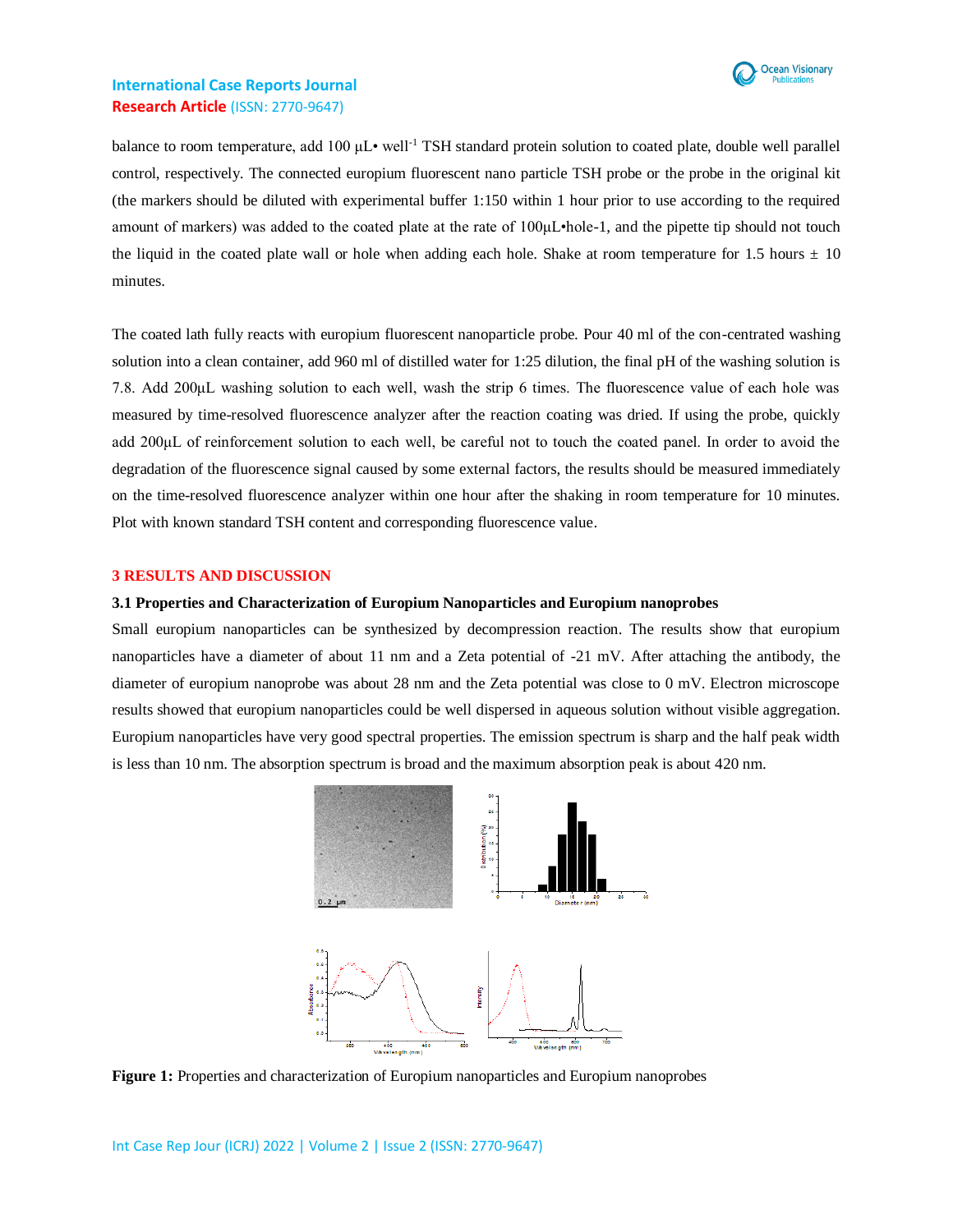

A: Electron microscopic images of Europium nanoparticles; B: Absorption spectra of Europium nano-particles dissolved in aqueous solution (solid line) and acetone (dotted line); C: Excitation spectrum (dotted line) and emission spectrum (solid line) of Europium nanoparticles; D: Dynamic light scattering results of Europium nanoparticles; E: Dynamic light scattering results of Europium nanoprobes.

### **3.2 Particles were compared with the diagnostic kit of North Biotechnology Institute**

Using Europium luminescent nanoparticle-TSH probe, the luminescence intensity increases with the concentration of TSH standard antigen measured by time-resolved fluorescence analyzer. However, the EU-anti-TSH labeled probe used in the diagnostic kit of the Northern Biotechnology Institute showed a large deviation at each point of low concentration, and it was almost impossible to clearly distinguish the fluorescence values of each point below 0.3 mIU•L<sup>-1</sup> concentration. A highly sensitive TSH kit that meets clinical requirements should have a sensitivity of  $0.05$  mIU $\cdot$ L<sup>-1</sup> or less. At present, the sensitivity of most highly sensitive TSH kits on the market is 0.03 mIU $\cdot$ L<sup>-1</sup>. The TSH content of 20 zero standards was determined simultaneously, and the sensitivity of the fitting curve calculated by  $x+2s$  was 0.0237 mIU $\cdot L^{-1}$ . The experimental data show that our probe can meet the international standard of TSH hypersensitivity determination.



**Figure 2:** Comparison results of Europium nanoprobes with the diagnostic kit of the Northern Institute of Biotechnology

A: The result of time-resolved fluorescence determination of the reagent of the North Institute of Bio-technology; B: Time-resolved fluorescence measurements using Europium nanoprobes.

#### **3.3 Particles were compared with the diagnostic kit of XinBo Biotechnology Co., LTD**

In order to determine the performance of our synthetic luminescent probe is superior to commercial detection kits, we used Eu-anti-TSH and europium fluorescent nanoparticle-TSH in the diagnostic kit of XinBo Biotechnology Co., Ltd. in the same kit under the same conditions, as shown in the figure. At low concentration, the detection sensitivity of Europium fluorescent nanoparticle-TSH was significantly higher than that of the fluorescent labeling probe of XinBo Biotechnology Co., LTD. A monoclonal antibody against TSH was coated in a coated plate by solid phase double antibody sandwich immunoassay, and an antigen-antibody conjugate was formed with TSH in the standard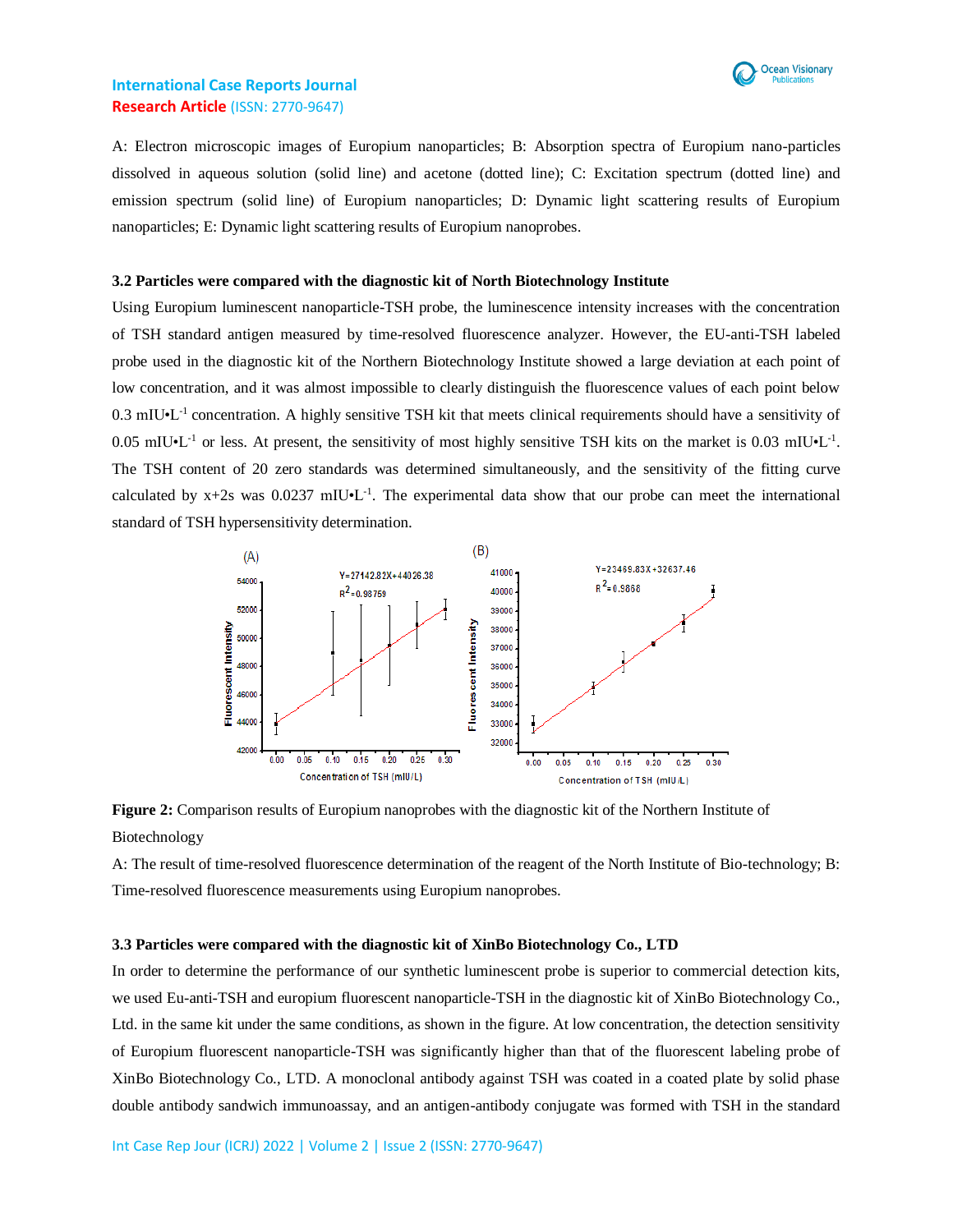

sample. Eu3+ is labeled on another monoclonal antibody against TSH, which binds to another binding site of TSH to form an antibody-antibody-EU complex on the coated plate. In this procedure, Eu-anti-TSH probes bind to the standard TSH antigen to be tested, and an enhancer solution is added to the 96-well plate to dissociate the Eu3+ bound to the antibody and chelate with the components in the enhancer solution to form new chelates. And it needs to be detected in the liquid state, so the solution is inevitably contaminated by the environment. Complex operation procedures and environmental pollution lead to inaccurate measurement results.



**Figure 3:** Comparison results of Europium nanoprobe and XinBo Diagnostic kit with time-resolved fluorescence. A: Time resolved fluorescence determination results of the diagnostic kit of XinBo Biotechnology Co., LTD. B: Time-resolved fluorescence measurements using Europium nanoprobes

# **3.4 The influence of Europium fluorescent nanoparticles of different sizes and the amount of linked antibodies on the detection results**

We used 11 nm and 16 nm Europium fluorescent nanoparticle probes and the North Institute of Biotechnology diagnostic kit slats to detect the effect of different sizes of Europium fluorescent nanoparticle on the detection results. The reaction process and conditions are described above. As shown in the figure, the deviation of results using Europium fluorescent nanoparticle probe at 11 nm is significantly less than that of Europium fluorescent nanoparticle probe at 16 nm. This is mainly due to the large specific surface area of the nanoparticles and therefore the non-specific adsorption to the slat substrate is particularly large. Moreover, nanoparticles themselves tend to agglomerate and become embedded in irregular spaces. To solve the non-specific binding problem of Europium fluorescent nanoparticle probe on the substrate, we will attempt to modify the substrate surface to avoid the close contact and mosaic of nanoparticles with the substrate, or reduce the concentration of europium fluorescent nanoparticle probe solution used. We found that the non-specific binding of the diluted antibody solution was significantly lower than that of the high concentration antibody solution. Usually, the antibody solution was used after dilution on the basis of the original concentration. When the concentration was high, there would be strong non-specific binding, and this was caused by the non-specific interaction between the antibody protein and the substrate. Since the size of the antibody protein molecule is the same order of magnitude as the europium fluorescent nanoparticle probe, we hypothesized that the non-specific binding effect of the europium fluorescent nanoparticle probe could be reduced and the accuracy of detection could be improved if the europium fluorescent nanoparticle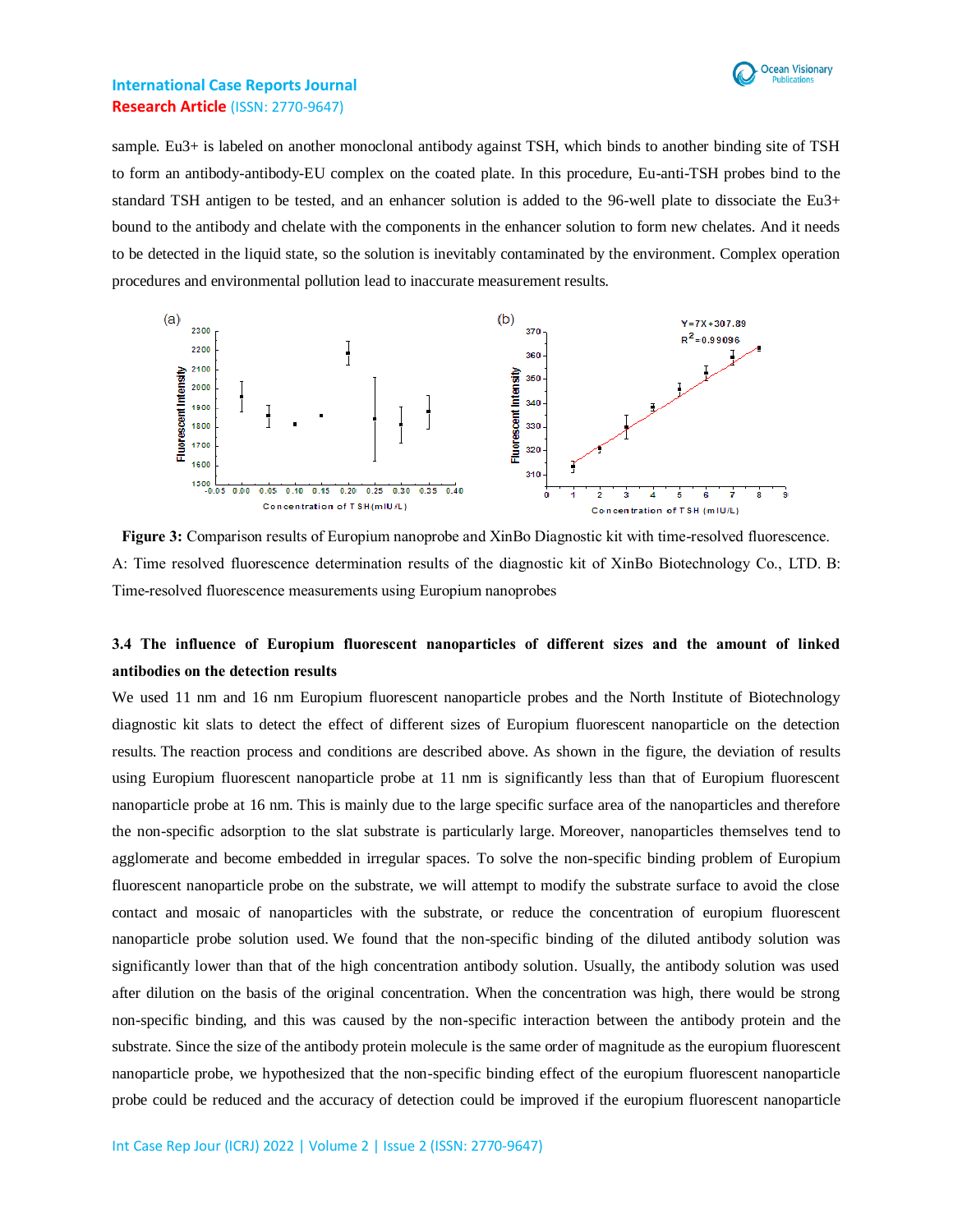

probe was diluted. The pH value of buffer solution is also a factor affecting the surface charge of solid phase carrier. The removal of agglomeration particles after europium fluorescent nanoparticles probe surface active group coupling with TSH antibody is also a problem that we should pay attention to in future experiments.



**Figure 4:** Influence of europium fluorescent nanoparticles of different sizes and the amount of linked antibodies on the detection results.

A: Time-resolved fluorescence determination using 11 nm europium fluorescent nanoparticles; B: Time-resolved fluorescence determination using 16 nm europium fluorescent nanoparticles; C: Time-resolved fluorescence determination after halving the linked antibody using 16 nm europium flu-orescent nanoparticles.

#### **3.5 Seal the slats with a large amount of bovine serum albumin**

Bovine Serum Albumin (BSA) is a Serum Albumin extracted from Bovine blood. It is often used as a standard protein concentration. The full length of the BSA precursor protein is 607 amino acids, and the N-terminal signal peptide with 18 amino acid residues is cut off during secretion, so the initial protein product contains 589 amino acid residues. The other four amino acids were sheared to form mature bovine serum albumin containing 585 amino acids. Bovine serum albumin has many biochemical applications, including Enzyme-Linked Immunosorbent Assay (ELISA), western blot and immunohistochemistry. It also serves as a nutrient for cultured cells and microorganisms. BSA is also used to stabilize some enzymes during DNA digestion and prevent the adsorption of enzymes with reaction tubes and pipette tips. BSA did not affect the stability of other enzymes. By comparing the quantity of the unknown protein with the known BSA, which is also commonly used to determine the quality of other proteins. BSA can be combined with many cations, anions and small molecules, and is an important carrier of many compounds in the blood. It has strong stability and good biocompatibility, and does not affect the biochemical reaction. Therefore, it is widely used as a carrier of hydrophobic drugs.<sup>[10]</sup>

Europium fluorescent nanoparticle probes previously used BSA as a protective agent to block the active sites on europium fluorescent nanoparticle probes that had been activated and were not linked to TSH antibodies. In order to prove the influence of BSA on experimental detection, a large amount of BSA was first added to the reaction strip, and then europium fluorescent nanoparticle probe was added. Experimental results showed that europium fluorescent nanoparticle probe could hardly bind to the corresponding antigen after adding BSA, indicating that BSA had a strong influence on the experiment. Therefore, in our next experiment, BSA will be replaced with PEG,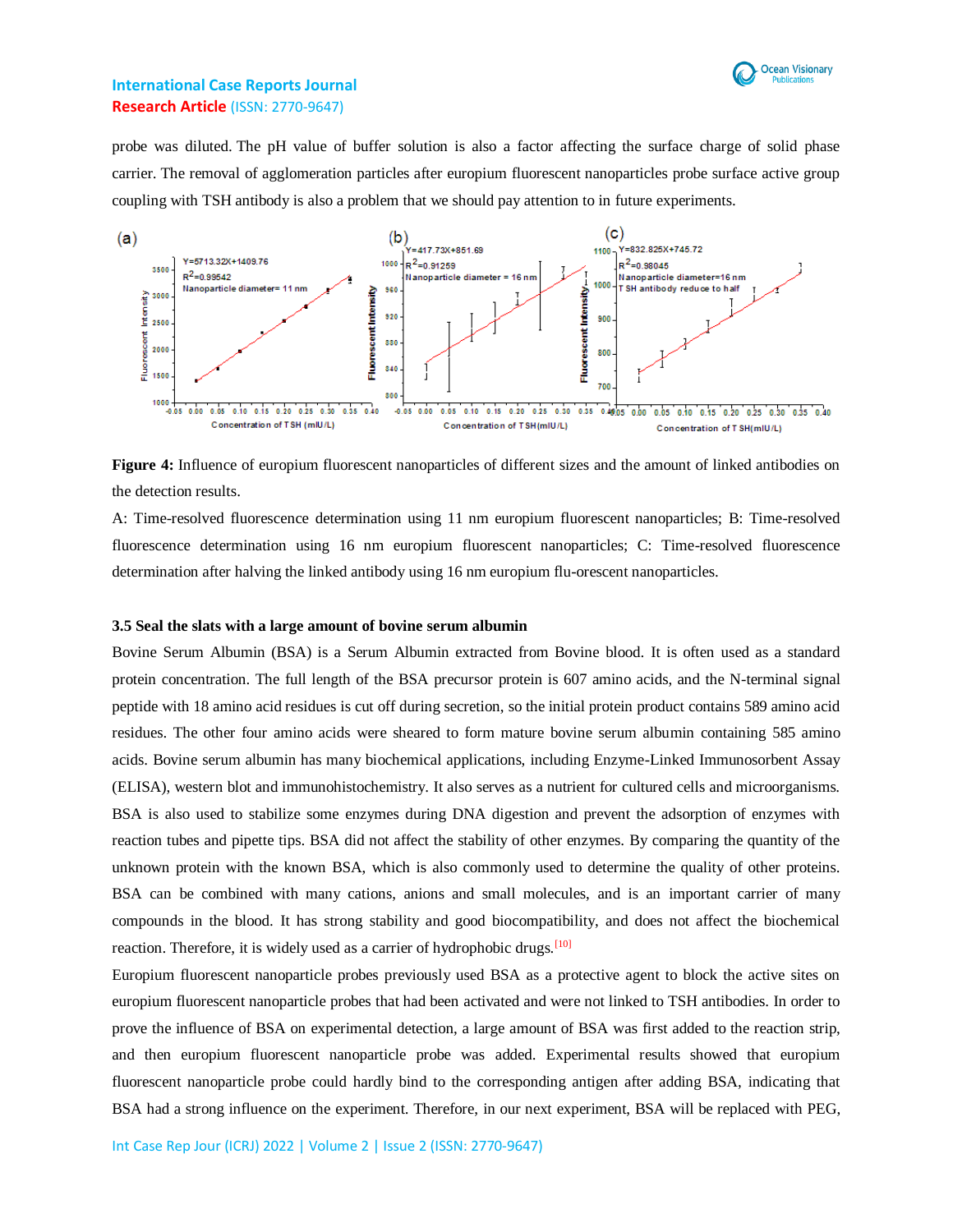

striving to achieve the purpose of not only sealing the unreacted active site, but also not interfering with the experimental results.



**Figure 5:** Seal the slats with large amounts of bovine serum albumin.

#### **3.6 Normal experimental results of bovine serum and human serum simulation**

Since the kit will be used for the detection of serum TSH in clinical patients, we added an equal amount of serum to the standard protein to simulate the measurement environment of normal human serum TSH. From the experiment, it is found that if the serum is bovine serum, the experimental results are more accurate. However, if human serum was used, the experimental results showed a decreasing trend with the increase of standard protein addition. This may be due to experimental errors caused by higher TSH content in human serum itself.



**Figure 6:** Normal experimental results of bovine serum and human serum simulation. A: Normal experimental results of bovine serum simulation; B: Human serum mimics normal experimental results

#### **3.7 Influence of reaction mode on detection results**

Int Case Rep Jour (ICRJ) 2022 | Volume 2 | Issue 2 (ISSN: 2770-9647)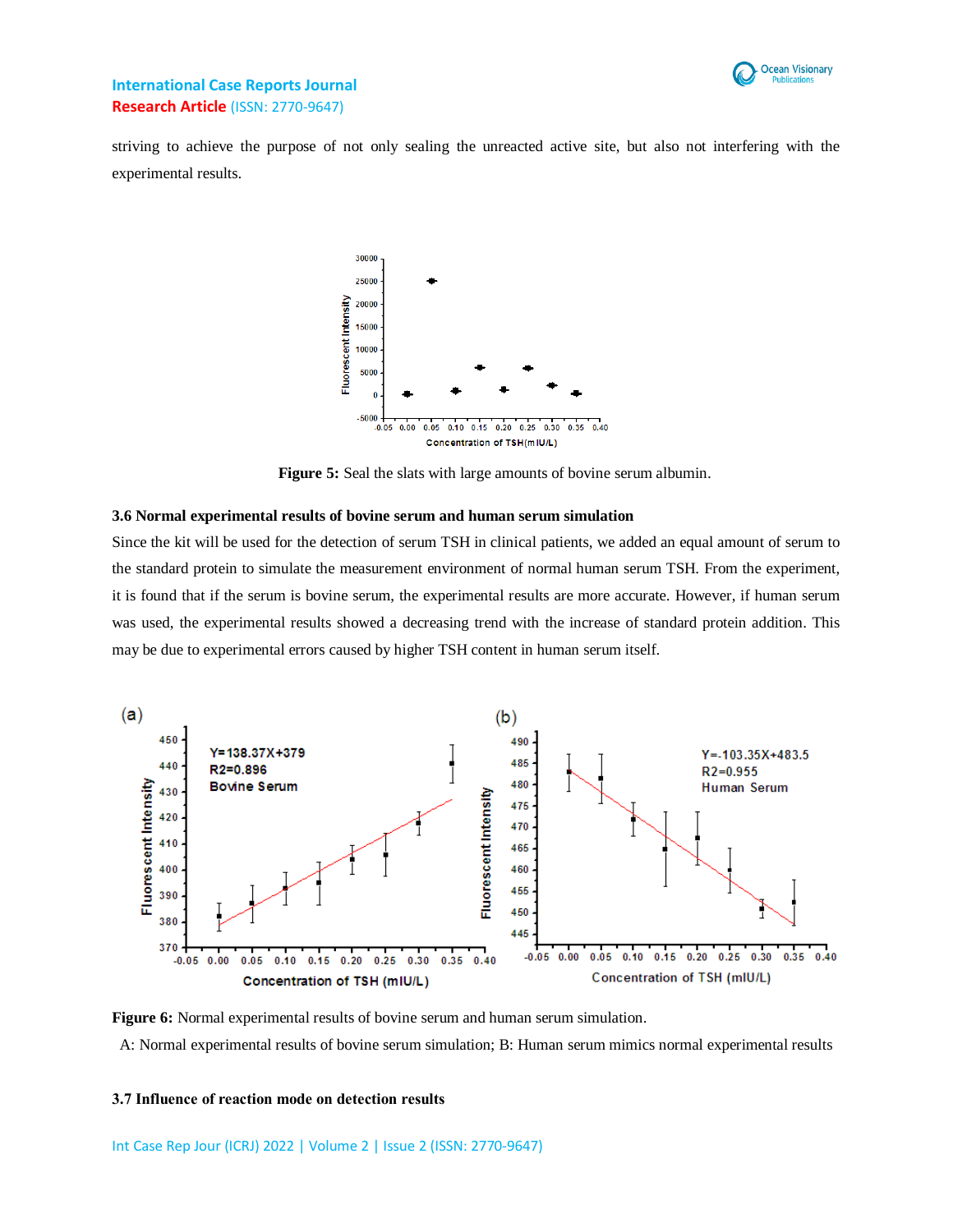

Due to the interference of serum to the detection results, we adopted a two-step method. Step 1: After adding standard TSH antigen, the reaction system was incubated at 37℃ for 40 minutes. Step 2: europium fluorescent nanoparticle TSH probe was added, and the reaction system was incubated at 37℃ for 50 minutes. The structure shows that europium nanoparticles have high sensitivity for TSH diagnosis.



**Figure 7:** Influence of reaction mode on detection results.

#### **4 CONCLUSION**

In this paper, the experimental conditions for the determination of thyroid stimulating hormone by time resolved fluorescence immunoassay were optimized on the basis of commercial detection kits, and the accuracy of the detection method was expanded, especially for the detection of hyperthyroidism at low concentrations of TSH. In this experiment, europium fluorescent nanoparticles connected by TSH monoclonal antibody were used as detection probes, and europium ion fluorescent probes in diagnostic kits of North Biotechnology Institute and XinBo Biotechnology Co., LTD were used as detection and comparison results, as well as europium fluorescent nanoparticles of different sizes. The influence of the amount of junction antibody and bovine serum albumin on the detection results was studied in detail. Finally, in order to simulate the real detection environment, we added bovine serum and human serum respectively. In order to avoid the interference of serum, we adopted a two-step measurement method. We detected the fluorescence values by referring to the experimental procedures in the diagnostic kits of North Biotechnology Institute and XinBo Biotechnology Co., LTD., and determined the optimal experimental conditions according to the fluorescence values. The results showed that the sensitivity of the